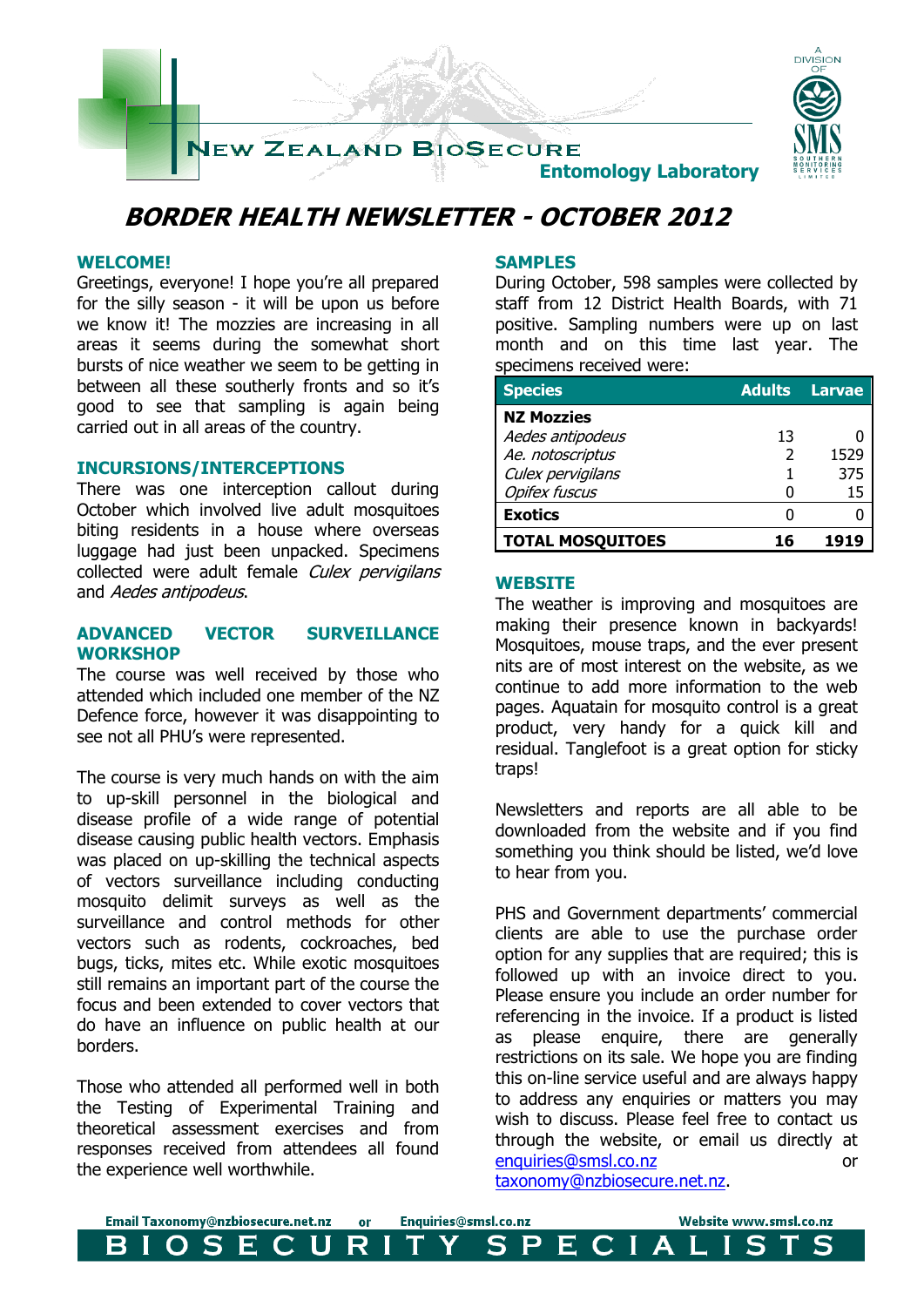

### **MOSQUITO-BORNE DISEASES**

### **ROSS RIVER VIRUS – WESTERN AUSTRALIA**

**Source:** The West [edited] 29 Sep 2012 reported on ProMED Mail 30 Sep 2012

[http://au.news.yahoo.com/thewest/a/-](http://au.news.yahoo.com/thewest/a/-/breaking/14991504/huge-rise-in-ross-river-cases/)

[/breaking/14991504/huge-rise-in-ross-river-cases/](http://au.news.yahoo.com/thewest/a/-/breaking/14991504/huge-rise-in-ross-river-cases/)

Outbreaks of a serious mosquito-borne disease have exploded in WA [Western Australia state] this year [2012], with 5 times more people contracting Ross River virus than 3 years ago. The virus, which can leave victims with a lifetime of debilitating symptoms and sideeffects, infected 1570 people across the State in 2011-2012.

Public health officials in Mandurah branded the 2011-2012 mosquito season the worst on record.

WA cases of Ross River virus reached 332 in 2009-2010 and the number more than doubled to 770 in 2010-2011.

Department of Health entomologist Peter Neville said there had been more mosquitoes over the past 2 years. "It's largely to do with weather events," he said. "Over the last 2 years we have been under La Nina weather conditions." Those conditions meant more rain and higher minimum temperatures, leading to more mosquitoes. He said there was a spike in Ross River virus cases every 3-4 years.

Infected people get a fever, headaches, rashes and painful, swollen joints. "In some cases it can last up to 12 months," Dr Neville said. "In some people, it can be quite devastating. The virus can reduce people's capacity to work. It's quite debilitating."

A report to the City of Mandurah this week revealed the council has struggled against mosquitoes. "The continuation of the La Nina weather event resulted in local weather and tide behaviour that made mosquito management very difficult due to consistent inundation of breeding sites and the frequent hatching of salt-marsh mosquito larvae," environmental health officer Brendan Ingle wrote.

Ross River virus cases in the Peel region soared from 68 in 2009-2010 to 206 in 2011-2012.

Mandurah residents complained this week that swarms of mosquitoes make it impossible for them to go outside and warned the city's reputation was being harmed.

Mandurah mayor Paddi Creevey said the council had quadrupled the amount of insecticide sprayed to kill mosquito larvae. "What we can't control is the El Nino/La Nina effect, and when those tides stay up and they inundate the breeding areas, no amount of spraying will kill them," she said.

People are urged to be especially vigilant about mosquitoes at dawn and dusk. [They are advised to] wear long, loose clothing and apply insect repellent.

### **EASTERN EQUINE ENCEPHALITIS: SNAKES AS VIRUS HARBOURS?**

**Source:** Science Daily [edited] 1 Oct 2012 reported on ProMED Mail 5 Oct 2012

[http://www.sciencedaily.com/releases/2012/10/121](http://www.sciencedaily.com/releases/2012/10/121001171217.htm) [001171217.htm?](http://www.sciencedaily.com/releases/2012/10/121001171217.htm)

Snakes in the wild serve as hosts for the deadly mosquito-borne eastern equine encephalomyelitis virus (EEEV), possibly acting as a "bridge" to the next season, according to researchers studying endemic areas in the Tuskegee National Forest in Alabama. This sets the stage for mosquitoes feeding on the infected snakes -- primarily in the early spring - - to become virus carriers. Scientists have been puzzled as to how the virus survived a harsh winter. With this new link established in the transmission cycle, a viable strategy to counter the virus may be at hand.

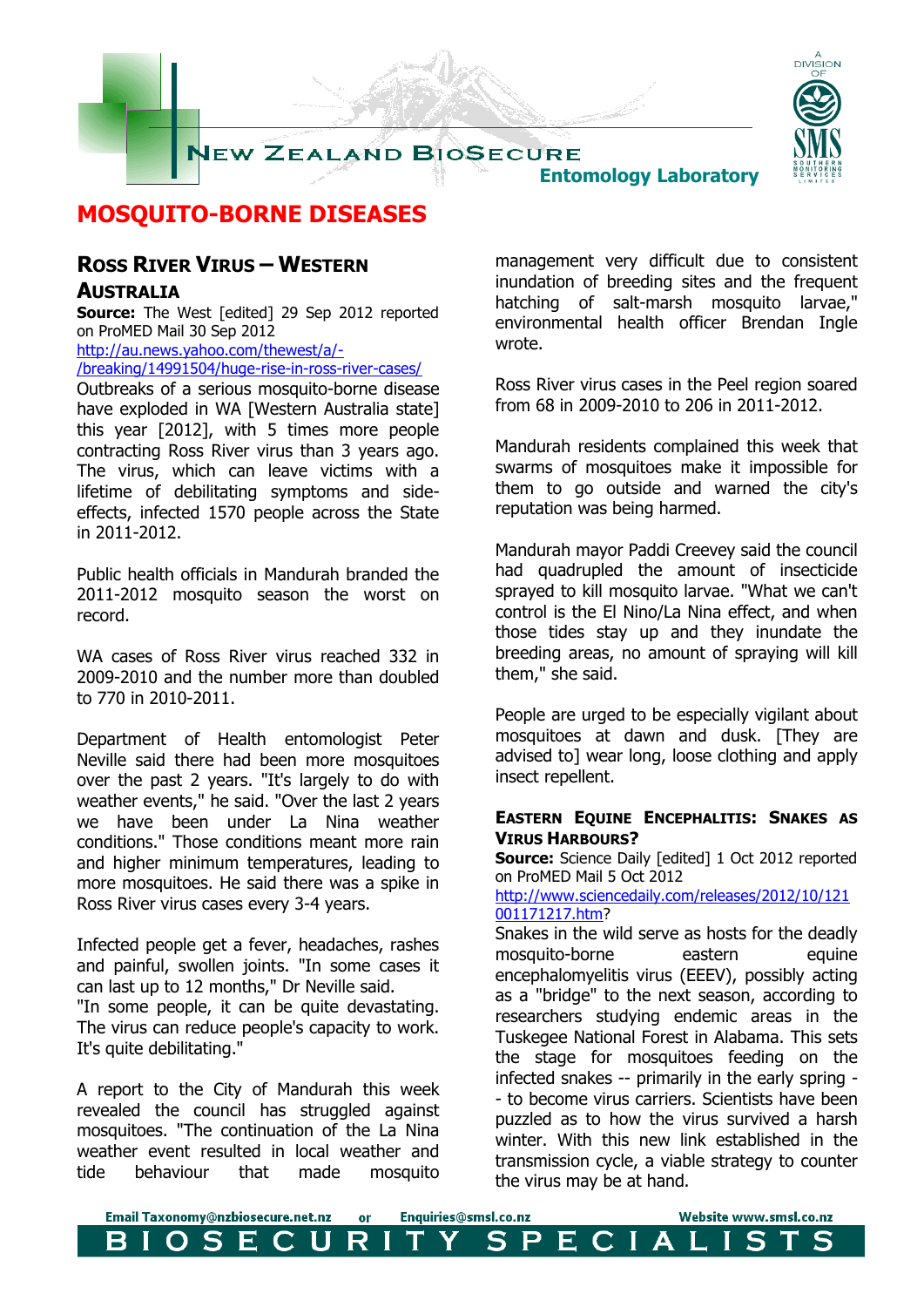

The findings were published today [1 Oct 2012] online in the American Journal of Tropical Medicine and Hygiene and will be published in the December 2012 print issue.

While previous studies demonstrated that snakes experimentally infected with EEEV in laboratories could harbor the virus in their blood through hibernation, this is the 1st evidence documenting wild-caught snakes with EEEV already circulating in their blood. "This study confirms that the snakes carry the live virus across seasons," said study co-author Thomas R. Unnasch, Ph.D., of the University of South Florida's Global Health Infectious Disease Research Program. "So after hibernating all winter, when they emerge in the sun in the spring, they still have the virus in their blood ready to share with a new crop of mosquitoes, which can then spread it on to other animals."

"Triple E is one of the most deadly viruses that's endemic to the United States, and what this result allows us to do is to start thinking about early season interventions to basically eliminate the virus transmission early in the season and interrupt it before it gets going, before it will be a threat to human beings later on in the season," he said.

EEEV has been detected in Central, South and in North America, along the Atlantic and Gulf coasts of the U.S., as well as Michigan and Ohio. Most human cases have occurred in Florida, Georgia, New Jersey, New York and Massachusetts. Currently, in Massachusetts, public health officials have confirmed that at least 7 residents have contracted the virus commonly called "triple E" (EEE), and 2 of them have died from the disease. The number of cases in the state alone has already reached the average number of EEE cases reported annually nationwide.

EEEV is transmitted through the bite of an infected mosquito. The virus can be passed to a wide range of animals including birds, reptiles,

## **Entomology Laboratory**

amphibians and mammals. But once infected, horses and humans appear to suffer the most adverse effects. For horses with EEE, there's a 90 percent chance of death.

And although there is a vaccine available, hundreds of horses go unvaccinated. According to the U.S. Department of Agriculture (USDA), on average 200 EEE horse cases were reported annually over the past 5 years. For humans EEE is rare, with approximately 5 to 10 cases reported annually in the U.S., according to the Centers for Disease Control and Prevention (CDC). About 3 percent of the people who contract the disease will die, and among those who survive, 35 percent will have long term severe neurological damage. In severe cases of the virus (involving encephalitis, an inflammation of the brain), symptoms include the sudden onset of headache, high fever, chills and vomiting. The illness may then progress into disorientation, seizures or coma. There is no cure for EEEV, and care is based on symptoms. There is currently no vaccine approved for human use.

Freshwater hardwood swamps in the Northeast are hotbeds for EEEV, and the virus is maintained through a cycle of Culiseta melanura mosquitoes, which primarily get their blood meals from birds. As infection rates rise among more mosquitoes feeding on their avian hosts, the birds spread the virus rapidly and broadly, but it takes a mosquito species (Aedes, Coquillettidia and Culex) capable of bridging the infection from infected birds to uninfected mammals for the virus to be transmitted.

Until now, the mystery of how the virus survived the winter has been an outstanding question, because the virus has appeared in the same locations in several Northeastern U.S. states from year to year.

"There are no mosquitoes there in the winter and not many birds, and there has never been evidence that mosquitoes can carry the virus over the winter," Unnasch said.

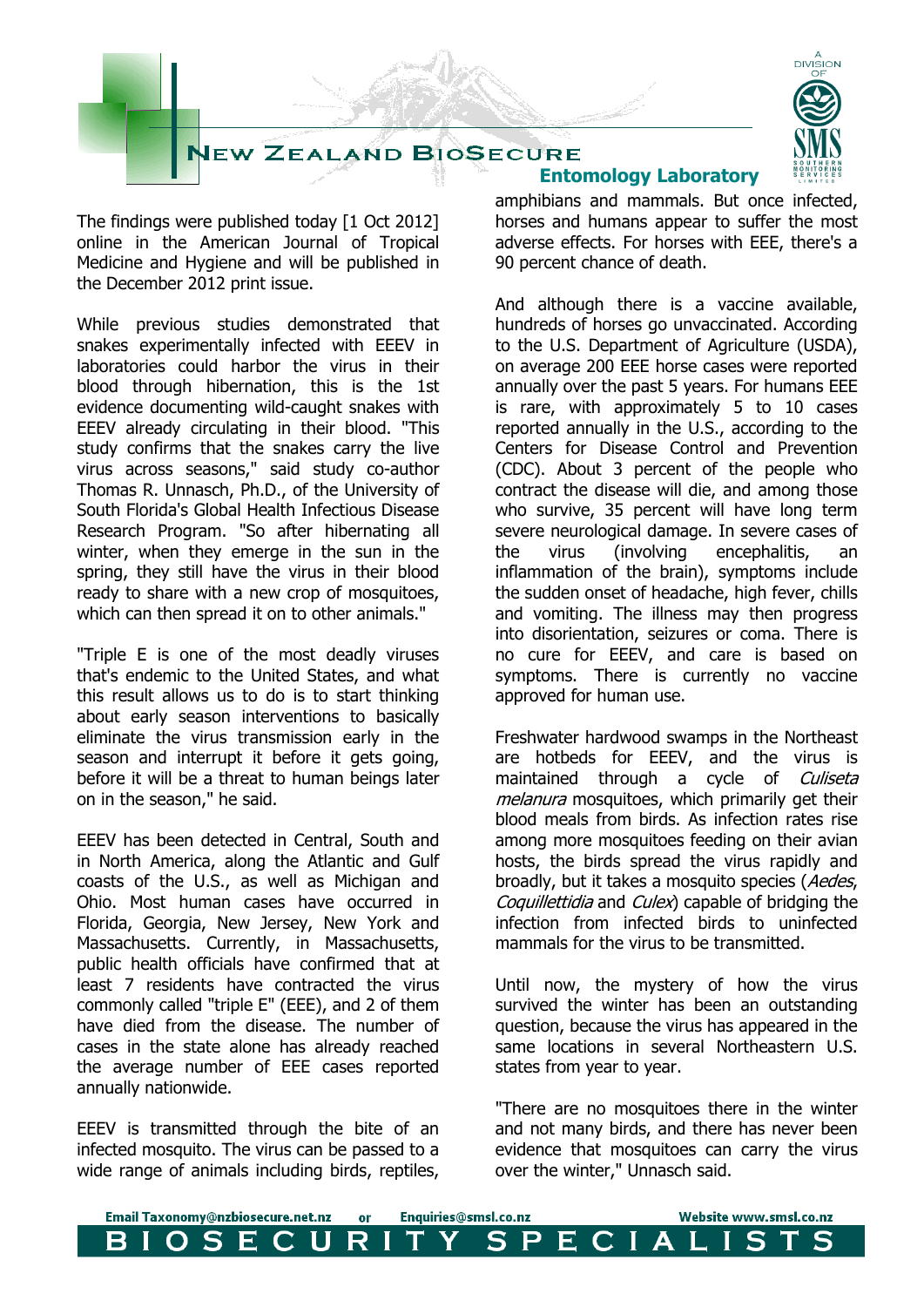



For their research for this study, scientists from the University of South Florida and Auburn University wrangled snakes for blood samples from an area in the Tuskegee National Forest where EEEV has circulated for years. They found that the infected snakes, mostly cottonmouths, hibernate the virus in their blood during winter. They also discovered that the virus in snakes peaked in April and September. Unnasch said when the major transmission agents, migratory birds, leave the area in the fall, the mosquitoes turn to the snakes - feeding through the eye membranes of the vipers, not through their tough skin -- which is why infection rates peak in September. He added that there is no research on whether the virus can be transmitted by a snake bite, but they plan to use defanged snakes in their next experiments."

Unnasch and his colleagues believe that the virus can be stopped before it becomes a threat. Further study could prove whether early season interventions could be useful in eliminating infections in the summer, which may involve humans. "We'd like to test this experimentally by doing some early season insecticide treatments for mosquitoes in Florida," said Unnasch, adding that according to the CDC, his home state has far more cases of triple E virus than any other.

"This study not only offers insight into the ways to prevent the outbreaks of deadly mosquitoborne viruses like EEEV and West Nile virus, it also provides a path toward finding cures and vaccines that will save lives and money," said James W. Kazura, MD, President of the American Society of Tropical Medicine and Hygiene, which publishes the journal, and director of the Center for Global Health and Diseases at Case Western Reserve University. "We must never forget that the lives of real people are at stake here. Each year, through the generosity of the Labell family, ASTMH's American Committee on Arthropod-Borne Viruses awards a USD 2000 grant to a graduate

## **Entomology Laboratory**

student conducting research on EEEV or other mosquito-borne diseases in the name of their daughter, Kelly, a New Hampshire teenager who died tragically in 2005 from EEEV. This research is another step closer to preventing tragedy for another family."

The study was supported by a grant from the National Institute of Allergy and Infectious Diseases.

Journal Reference:

Andrea M. Bingham, Sean P. Graham, Nathan D. Burkett-Cadena, Gregory S. White, and Thomas R. Unnasch. Detection of Eastern Equine Encephalomyelitis Virus RNA in North American Snakes. American Journal of Tropical Medicine and Hygiene, 2012; DOI: 10.4269/ajtmh.2012.12-0257

[An interesting finding, but can it be repeated? How many other types of snakes are involved? The article mentions mostly cotton mouths but does not tell us whether other types of snakes were tested or what percentages of cotton mouths vs. other infected snakes were tested.

The grant proposal must have been interesting, perhaps as much as watching researchers wrangle snakes. I wonder how many of the snake wranglers were bitten?

While the research may present some intriguing ideas, it will be important to verify this work and make sure the alleged antibodies or virus particles are not creating a false positive or false signal on the test that is being used. Also, are these virus particles actually capable of producing disease?

While the article may be a summary, I find it long on sensationalism and short on data that could be more convincing of what may be great research, or may be a lucky break, or may be slippery reptile chase in the mud. The transmission cycle needs to be verified. I remain scientifically cautious until further work is done. - Mod.TG]